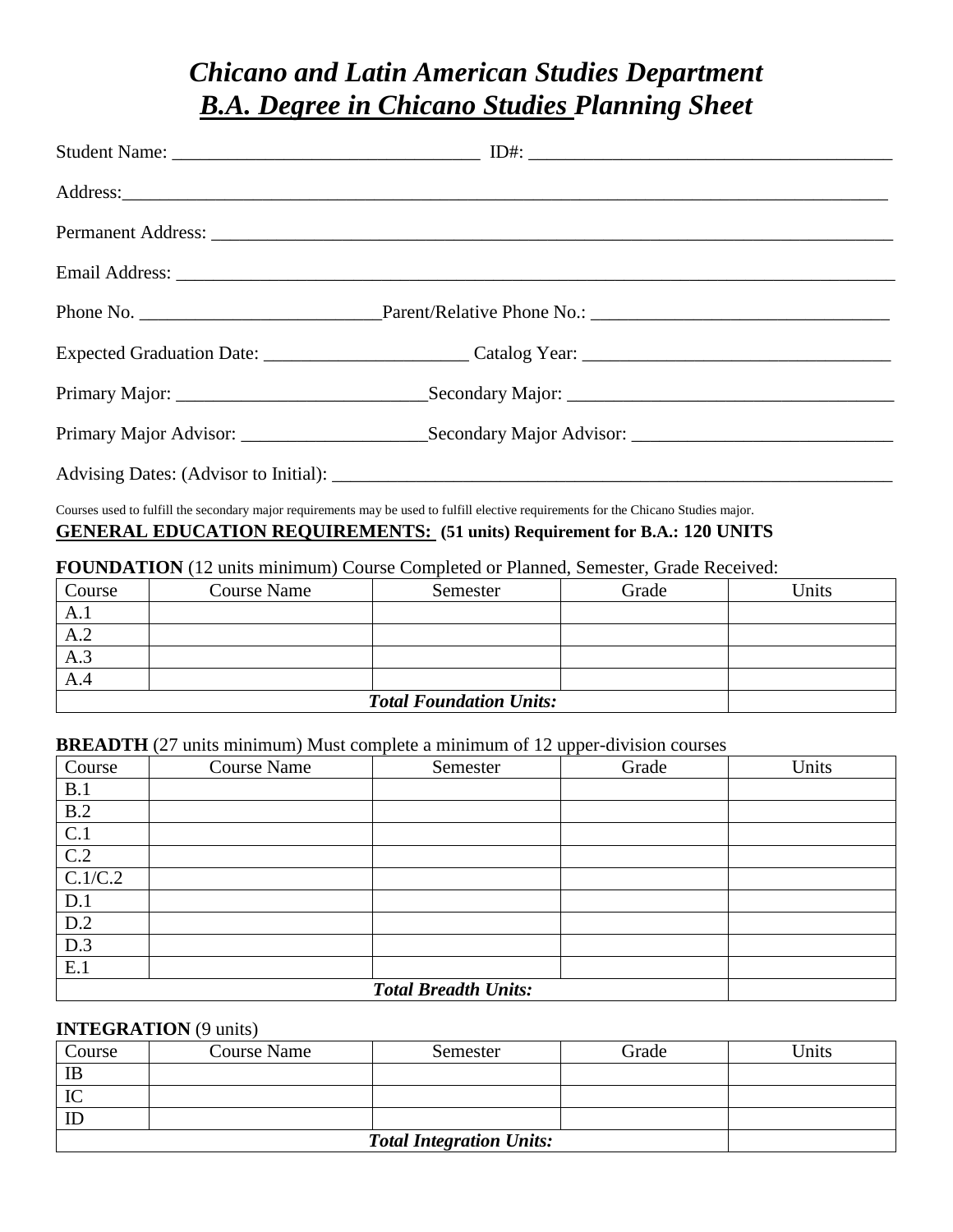# **MULTICULTURAL/INTERNATIONAL (3 units)**

| course | $\sim$ ourse $\sim$<br>√ame<br>$\mathbf{N}$ | semester | <b>rrade</b> | $ -$<br>Jnits |
|--------|---------------------------------------------|----------|--------------|---------------|
| MI     |                                             |          |              |               |

# **CHICANO STUDIES MAJOR (33 UNITS)**

All courses must be taken for credit (unless the course is offered on a credit/no credit basis)

#### **Major Core Requirements:** (circle course taken) one course from each category

| Course Type                        | <b>Course Name</b>                   | Semester | Grade | Units |
|------------------------------------|--------------------------------------|----------|-------|-------|
| <b>Basic Content</b>               | CLAS 3 or 5                          |          |       |       |
| Research Methodology               | CLAS 142 or 120                      |          |       |       |
| Arts & Humanities                  | CLAS 100,101, 102W,<br>106, 108, 130 |          |       |       |
| <b>Family and Gender Issues</b>    | CLAS 152, 160 or 162                 |          |       |       |
| $U.S. - Mexico Relation$           | CLAS 114 or 115                      |          |       |       |
| Latin America                      | CLAS 70, 72, 170, 171,<br>173        |          |       |       |
| Political & Economic Issues        | CLAS 126 or 128                      |          |       |       |
| Education                          | CLAS 141 or 143                      |          |       |       |
| Community Service / Senior Project | CLAS 145 or CLAS<br>172S             |          |       |       |
| <b>Total Units:</b>                |                                      |          |       |       |

# **Major Electives**

### **Choose and circle 6 units from the following courses:**

|                              |                 | Course          |                  | Course<br>Chosen | Semester | Grade | Units |
|------------------------------|-----------------|-----------------|------------------|------------------|----------|-------|-------|
| <b>CLAS 100</b>              | <b>CLAS 112</b> | <b>CLAS 141</b> | <b>CLAS 162</b>  |                  |          |       |       |
| <b>CLAS 101</b>              | <b>CLAS 114</b> | <b>CLAS 143</b> | <b>CLAS 170</b>  |                  |          |       |       |
| CLAS 102W                    | <b>CLAS 120</b> | <i>CLAS 152</i> | <b>CLAS 171</b>  |                  |          |       |       |
| <b>CLAS</b> 103              | <b>CLAS</b> 123 | <b>CLAS</b> 154 | <b>CLAS 172S</b> |                  |          |       |       |
| $CLASS106***$                | <b>CLAS</b> 126 | <b>CLAS</b> 156 | <i>CLAS 173</i>  |                  |          |       |       |
| CLAS $107**$                 | <b>CLAS</b> 128 | <b>CLAS</b> 158 | $CIAS 180T***$   |                  |          |       |       |
| $CIAS$ 108***                | <b>CLAS 130</b> | <b>CLAS 160</b> |                  |                  |          |       |       |
| <b>Total Elective Units:</b> |                 |                 |                  |                  |          |       |       |

#### **Total units completed for Major: \_\_\_\_\_\_\_\_\_\_\_\_\_\_\_\_\_\_\_**

*Approved courses from other departments:*

**\*\* No more than 2 units**

**\*\*\* A maximum of 3 units from CLAS 106, 108 and 180Tcan be used to fulfill 3 units of electives, but students must secure prior and final approval from the department chair or CLAS advisor.**

**Electives: (36-39 units)**

It is recommended that units in this area be utilized to complete a second major.

#### **IMPORTANT NOTE**

all undergraduate and second baccalaureate degree candidates must demonstrate competency in writing skills at the upper-division (junior-senior) level as a requirement for graduation.

| Student has completed all the requirements for Major: |                                                          |
|-------------------------------------------------------|----------------------------------------------------------|
|                                                       |                                                          |
| $\overline{N_{0}}$                                    | Date: $\frac{1}{\sqrt{1-\frac{1}{2}} \cdot \frac{1}{2}}$ |
| <b>Student Signature:</b>                             | Date: $\qquad \qquad$                                    |
| <b>Advisor Name:</b>                                  |                                                          |